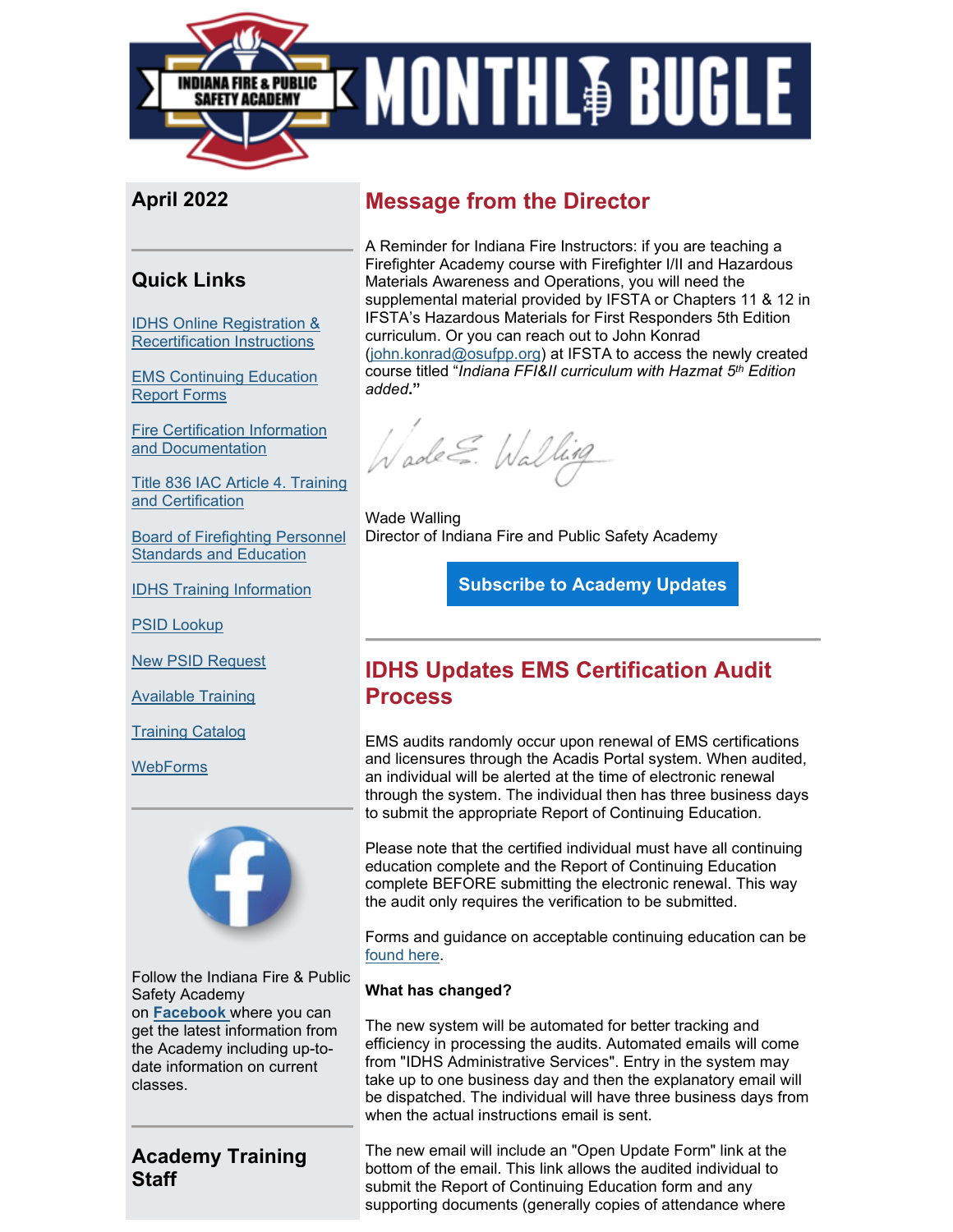Academy Administrator [Wade Walling](mailto:WWalling@dhs.in.gov)

Operations Director [Elizabeth Westfall](mailto:EWestfall@dhs.in.gov)

Logistic Support Manager [Bill Huffer](mailto:WHuffer@dhs.in.gov)

Academy Training Program Manager (districts 1, 2 and 3) [Mike Parks](mailto:MParks1@dhs.in.gov)

Academy Program Manager (districts 4 and 5) [Megan Thiele](mailto:mthiele@dhs.in.gov)

Academy Program Manager (districts 6 & 9) [Chuck Gunter](mailto:cgunter3@dhs.in.gov)

Academy District Field Training Manager (districts 7, 8, and 10) [Zach Westfall](mailto:zwestfall@dhs.in.gov)

## **Academy Certification Staff**

Certification Supervisor [Nichelle Elliot](mailto:nelliott@dhs.in.gov)

Program Coordinator [Regine Johnson](mailto:RHampton@dhs.in.gov) 

Clerical Assistant [Teri Dearmin](mailto:TDearmin@dhs.in.gov)

[After-hours Certifications Help](https://www.in.gov/dhs/firecertification.htm?utm_medium=email&utm_source=govdelivery)

**Continuation on National Fire Protection Association's (NFPA) 1403 Standard on Live Fire Training Evolutions, Chapter 4.12 Water Supply.**

#### **4.12\* Water Supply.**

**4.12.1** The instructor-in-charge and the safety officer shall determine the rate and duration of waterflow necessary for each individual live fire training evolution, including the water necessary for control and extinguishment of the training fire, the water supply necessary for backup line(s) to protect personnel, and any water needed to protect exposed property.

**4.12.2** Each hose line and backup line(s) shall be capable signatures could not be obtained). *Caution: the link can only be used once.* You should submit all documents at the same time. After you've uploaded all your documents, mark the "Upload Complete" checkbox. This will alert the IDHS staff to perform the review.

The EMS Section's goal is to provide you with a response within three business days after the "Upload Complete box" is marked. The response can be a cleared audit and renewal or a request for supplemental information. Either will generate a new system email to the individual with the update.

## **Upcoming Trainings**



**Indiana State Fire Marshal Interchange** 

The Indiana State Fire Marshal Interchange is an opportunity for fire service and EMS professionals to discuss ideas, the future of the fire service, and learn more about the State Fire Marshal sections.

## May 7, 2022 8:00am - 5:00pm

**MADE**ePlainfield 1610 Reeves Road, Plainfield, IN 46163



Register on Acadis / Course #: NT210167



2:00pm - 7:00pm

Join the Indiana Fire and Public Safety Academy and partners for a public safety day. Come explore the opportunities and offerings in public safety and get to know your local responders!

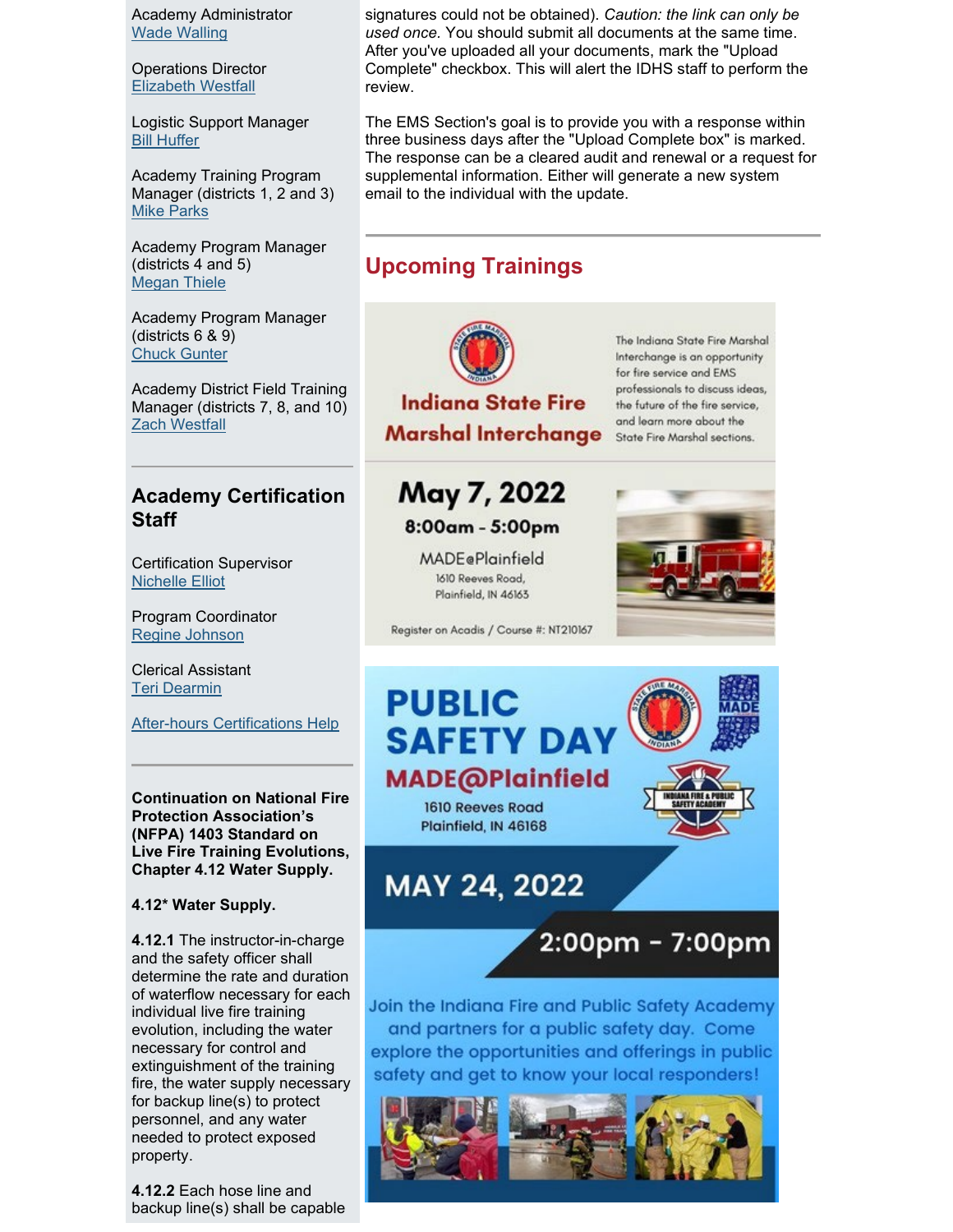of delivering a minimum of 95 gpm (360 L/min).

**4.12.3** Backup line(s) shall be provided to ensure protection for personnel on training attack lines.

**4.12.4** A minimum reserve of additional water in the amount of 50 percent of the fire flow demand, determined in accordance with 4.12.1, shall be available to handle exposure protection or unforeseen situations.

**4.12.5\*** Except under the conditions of 4.12.5.1, separate water sources shall be utilized for the supply of attack lines and backup lines in order to preclude the loss of both water supply sources at the same time.

**4.12.5.1\*** A single water source shall be sufficient at a training center facility where the water system has been engineered to provide adequate volume for the evolutions conducted and a backup power source or backup pumps, or both, are in place to ensure an uninterrupted supply in the event of a power failure or malfunction.

**4.12.6** There shall be room provided around all props so that there is space for all attack line(s) as well as backup line(s) to operate freely.

*Next month we will cover NFPA 1403 Standard on Live Fire Training Evolutions, Chapter 4.13 4.13 Fuel Materials.* 

## **Public Safety Jobs Dashboard**



Check out all the current openings on the [IDHS Public](https://www.in.gov/dhs/fire-and-building-safety/public-safety-job-postings/?utm_medium=email&utm_source=govdelivery)  [Safety Jobs dashboard.](https://www.in.gov/dhs/fire-and-building-safety/public-safety-job-postings/?utm_medium=email&utm_source=govdelivery) If your department is hiring and would like to promote the job, submit





The Indiana State Fire Marshal Interchange is an opportunity for fire service and EMS professionals to discuss ideas, the future of the fire service, and learn more about the State Fire Marshal sections.

# **June 25, 2022**

8:00am - 5:00pm **Marshall County Fairgrounds** 

> 211 W. Walnut Street Argos, IN 46501



**Register on Acadis** Use keyword "Interchange" to easily find this event

Register @ [https://acadisportal.in.gov](https://acadisportal.in.gov/?utm_medium=email&utm_source=govdelivery)

**[Full List of Trainings](https://protect2.fireeye.com/v1/url?k=31323334-50bba2bf-31367a34-4544474f5631-d0326531103ef92b&q=1&e=4e13cd71-1316-499a-936d-52a5ccd0fbf6&u=https%3A%2F%2Fcontent.govdelivery.com%2Fattachments%2FINDHS%2F2022%2F04%2F22%2Ffile_attachments%2F2139358%2FUpcoming%2520Trainings%2520April%2520Bugle.docx)**

## **Fire Department Spotlight**

#### **Plainfield Fire Territory**



Plainfield Fire Territory is located at 591 Moon Road in Plainfield, Indiana. It is about 19 miles southwest of downtown Indianapolis, just off of Interstate 70 in Hendricks County. Led by Fire Chief Brent Anderson, this 88-member fire territory covers 38 square miles, including all of Gilford

township in the Town of Plainfield.



Recently, Plainfield Fire Territory battled a large fire at the Walmart fulfillment center. As crews battled the blaze, the fire sent plumes of smoke into the air. About 350 firefighters and 30 different fire agencies and community partners assisted in fighting the dire in the1.2-million-square-foot building.